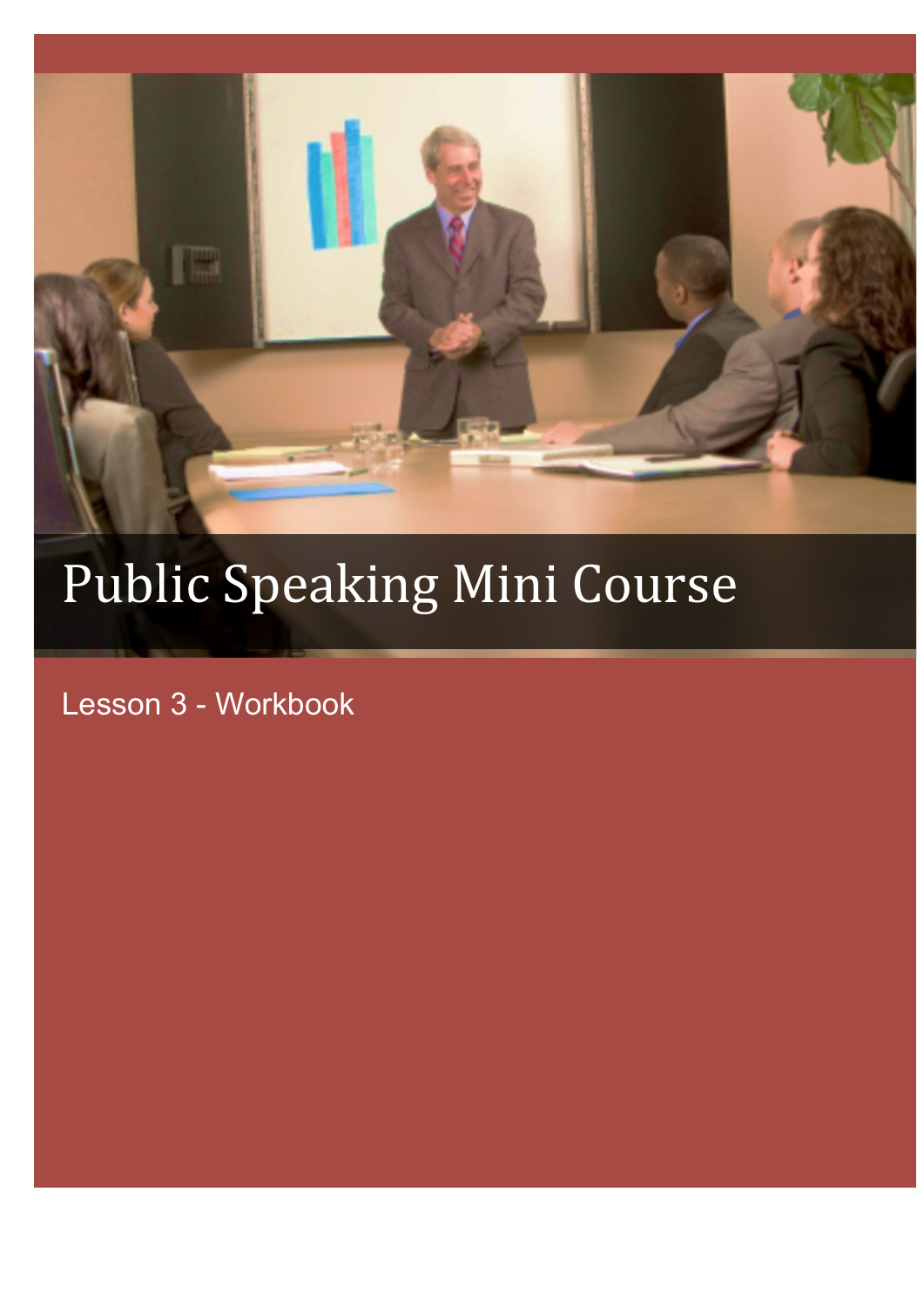## **Lesson 3 - The Development Phase**

The development phase is the point in the process where you take the understanding and ideas from the requirements and design phases and write your speech and prepare your slides.

### **What questions do I need to answer before moving to the Testing Phase?**

By answering the five questions below you can be confident that you have sufficient understanding to move into the design phase.

- 1. Am I satisfied that my opening words are attention grabbing?
- 2. Everything I say in my presentation relates to my central theme?
- 3. My conclusion reinforces my key points without introducing anything new?
- 4. Any slides I have are clear and understandable?
- 5. My speech and slides pass the WIIFY test?

#### **How should you open a Speech?**

There are several types of opening you can utilise to capture the audience's attention. No matter which you choose it must relate to the theme of your presentation. The options for an attention-grabbing opening are:

- 1. **Personal** Say or show something that will make the subject of the presentation PERSONAL for the audience. It could be that you show them how what you will be presenting will help them achieve their life easier/harder if they don't follow your recommendation, how it might impact their family, or how they will personally benefit.
- 2. **Novel**  Show or tell your audience something that has never been heard or seen before
- 3. **Challenge**  Take an assumption you know the audience has about the subject and challenge it
- 4. **Unexpected**  Do/say/show something that is unexpected. This is similar to challenge, but whereas challenge directly relates to an assumption the audience has Unexpected is broader.
- 5. **Humorous**  Make the audience laugh with an anecdote related to your theme. This opening requires extensive practise and feedback to ensure that the humour is appropriate and is actually funny. Caution: Take care with this opening as it can easily backfire!